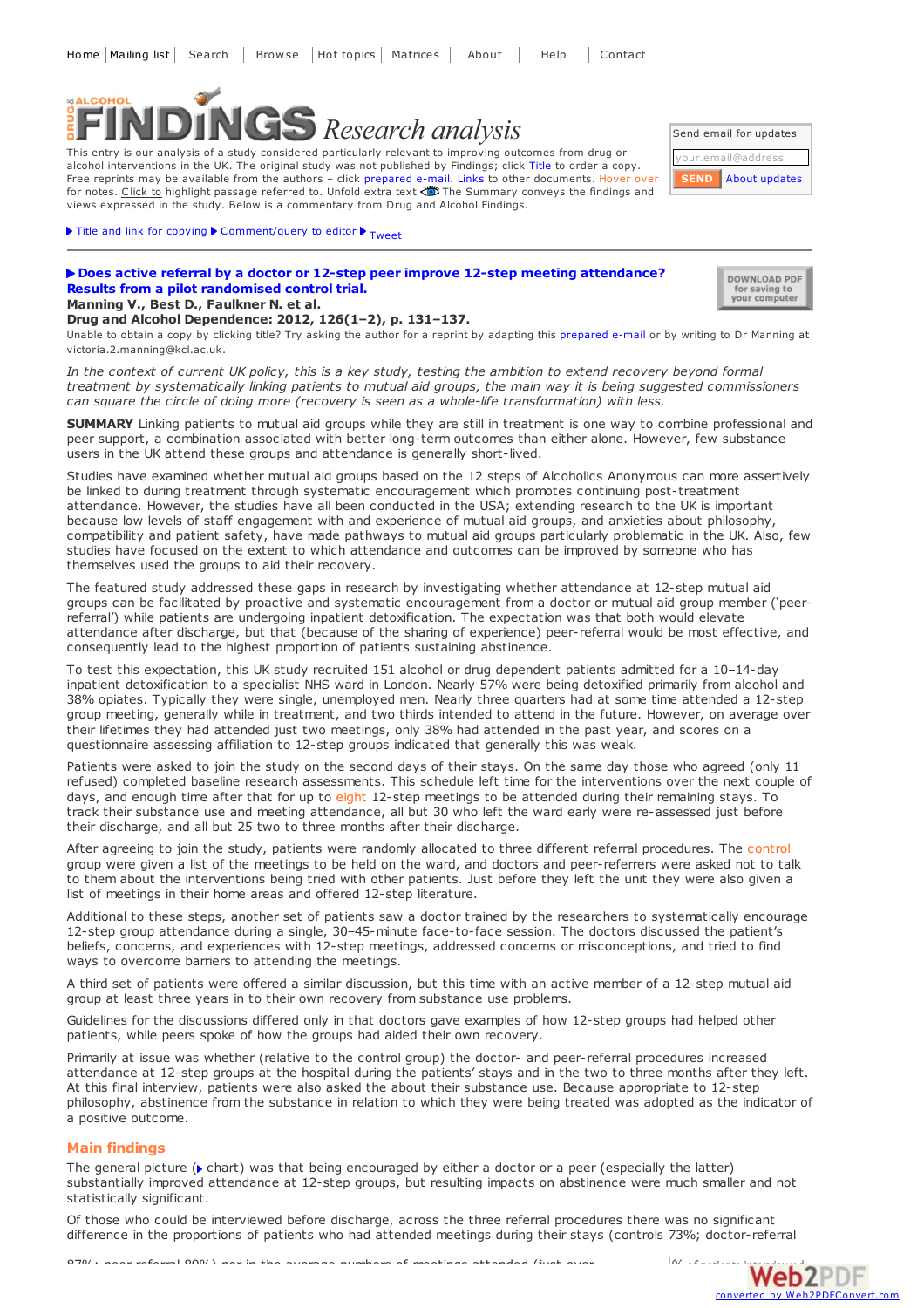87%; peer referral 89%) nor in the average numbers of meetings attended (just over two). But when the two active referral groups were combined, a significantly higher proportion of these patients had attended a meeting than had the controls. Of the 101 patients who attended meetings, for 29 this was their first such experience.

Of those who could be interviewed, over the two to three months after leaving the inpatient unit nearly half had attended at least one meeting, disproportionately the same patients who had attended while at the unit. Across the three referral options these proportions significantly differed; in the lead at 64% was peer-referral, followed by 48% referred by doctors and just 33% of the controls merely given a list of meetings. Again, significantly more of the combined referral groups attended than did the controls. The same order was seen in the average numbers of meetings attended: 13 after peerreferral; 8 after encouragement from a doctor; and 5 among the controls.



Focusing on patients who before being admitted to the inpatient unit had never attended a 12-step group, after leaving none of the controls attended a meeting, but about half those actively referred. Among these previous non-attendees, the doctor persuaded twice as many as the peer-referrer to give the groups a try after treatment.

Of those re-interviewed, about 40% of the patients said they had not used their main problem substance between leaving the unit and the follow-up interview on average two and a half months later. This figure did not significantly differ across the three referral options, though again at 44% in the lead was peer-referral, followed by doctor-referral (41%) and the controls (36%). After whichever referral option, particularly likely to be abstinent were patients who attended groups after leaving the unit; of these 61% said they had not used their main problem substance compared to just 39% of non-attendees.

The above analyses were done effectively on the assumption that despite some loss to follow-up, randomisation had evened out pre-existing differences between the patients allocated to the three referral options. A different kind of analysis instead adjusted for any such differences in how strongly patients were affiliated to 12-step principles, number of times they had been detoxified in the past, desire for help, and whether they were being withdrawn from alcohol or from other drugs. When the referral option was entered in to this mix, having been referred by a peer was the strongest predictor of post-discharge attendance at a 12-step group, raising the odds of attending by nearly four times. However, in a similar analysis, referral option was unrelated to post-discharge abstinence.

## **The authors' conclusions**

In line with earlier research, in the UK active referral and encouragement from a doctor or (especially) a peer during treatment increased post-discharge attendance at 12-step meetings. Whilst peer-referral had the stronger impact overall, the benefits of doctor-referral must not be underestimated, in particular with people with no previous experience of 12-step groups.

These and other findings (including that patients whose start attending 12-step groups immediately after leaving treatment attend longer and more frequently) suggest that treatment services should consider arranging AA/NA meetings in the treatment setting and actively encourage attendance using peers, doctors, or potentially any staff member. On-site meetings are an effective, low-cost strategy that could be made available within every treatment service in the UK.

Lack of a greater impact of referral strategy on post-discharge abstinence may have been due to the follow-up period being too brief for these effects to emerge. These impacts may be generated after sufficient exposure to positive role models and the solidification of a recovery network which encourages rewarding activities other than substance use. In the inpatient setting it was not possible to prevent patients allocated to active referral discussing their experiences with patients in the other intervention groups, perhaps even themselves acting as informal peer advocates for 12-step attendance.

**FINDINGS COMMENTARY** In the context of current policy in the UK, this is a key study, testing the ambition to extend recovery from addiction beyond formal treatment by systematically encouraging patients to engage in 12-step mutual aid groups. With resources tightening and likely to tighten further, the free resource of mutual aid is seen as the main way commissioners and services can square the circle of doing more (recovery is seen as a whole-life transformation) with less.

The results do offer some encouragement. A brief intervention which could be conducted by peer volunteers substantially improved attendance at 12-step groups. Though falling short of statistical significance, the smaller increase in the proportions abstinent might (if further studies suggest it was not a chance finding) be considered clinically worthwhile, especially if associated with broader reductions in substance use and wider quality of life gains. As the authors suggest, it might also have been a harbinger of greater long-term improvements. There are indeed good reasons (see below) for suggesting that given the nature of the study, whose prime focus was on group attendance, it is not surprising that it was unable to *show* a statistically significant impact on substance use, even there really was such an impact or would have been in the longer term.

However, a single small study almost inevitably leaves too many 'ifs' and 'maybes' to provide solid research support for the policy push for a substantial re-orientation of UK treatment services to systematically facilitate 12-step group attendance. In particular, from this study we cannot say whether structured, manualised encouragement based on three half-days of training was needed to boost attendance, or whether routine, simpler and less structured encouragement would have worked as well.

The authors argued that the inpatient environment meant enthusiasm for 12-step attendance generated by the doctor- and peer-referrers could easily have spread to the control group, boosting their attendance, and reducing the gap between them and the actively referred patients. On the other hand, the instructions to doctors in particular "to avoid discussing the contents of the intervention" with control patients may have deprived them of the normal degree of encouragement to attend. The study's substance use outcome measure – abstinence from the drug the patient was detoxified from – seems the key one from the point of view of the detoxification service and perhaps too the patients. Readers approaching the study from a 12-step perspective might want to know whether abstinence extended to all psychoactive substances, while others might wish to know whether the interventions led to different degrees of reduction in substance use and related problems from before treatment, often used as a yardstick for treatment services. Conceivably these measures would have created different impressions of the effectiveness of the interventions.

#### **Attendance boosted more than abstinence**

A feature of the findings is the contrast between the substantial impact active referral had on post-discharge attendance at 12-step groups and the much smaller and statistically insignificant impact on abstinence over the [same](http://www.web2pdfconvert.com?ref=PDF)



period.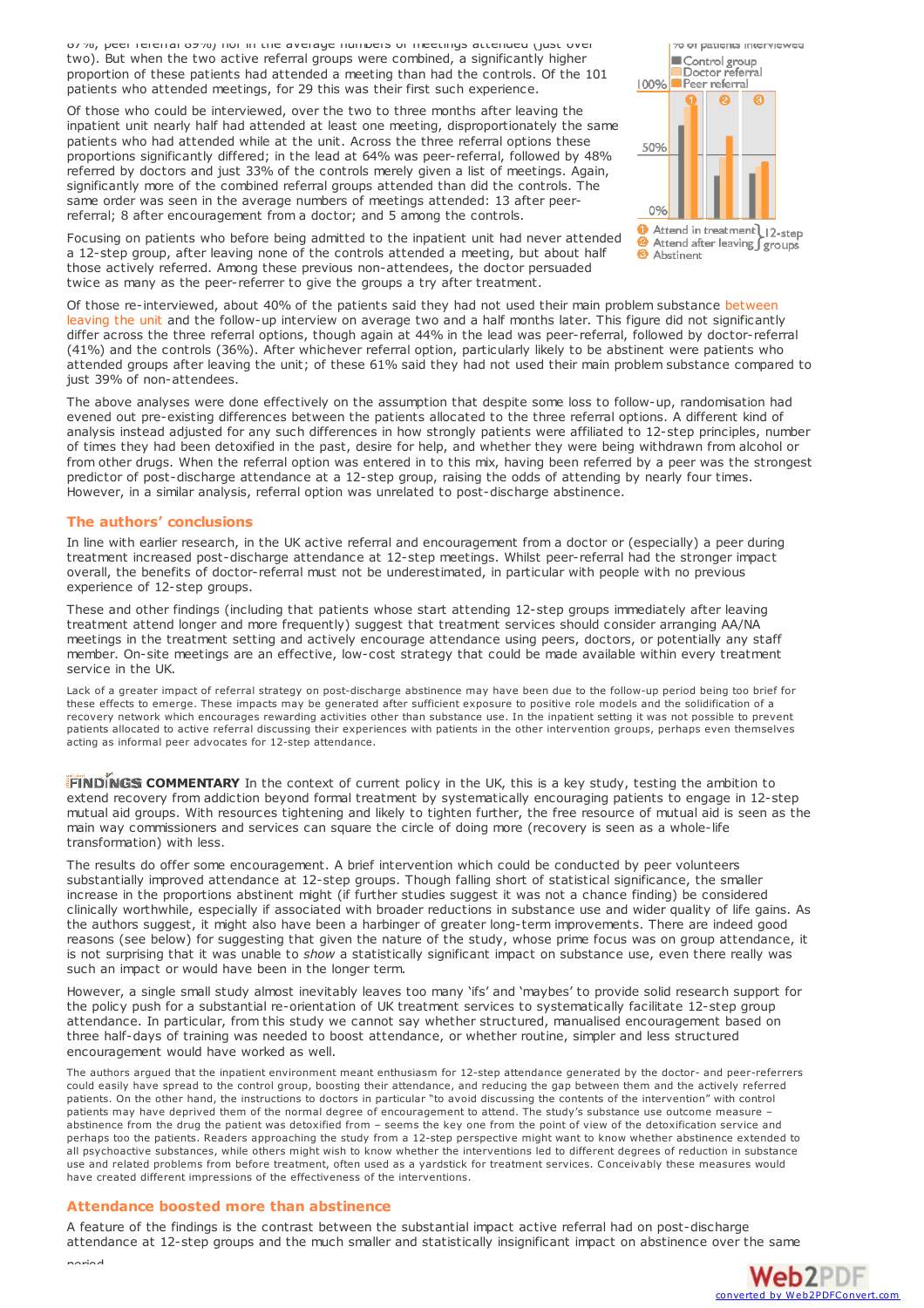period.

Nearly two-thirds of the peer-referred patients who could be re-interviewed attended groups, proportionately nearly double the number from the control group merely given a list of meetings. Moreover, on average they attended over a meeting a week, nearly two and a half times more than control group patients. Yet this extra contact resulted in proportionately just 24% more sustaining abstinence from their main problem substance, too small a difference to be confident it was not due to chance. These figures exclude patients who could not be reassessed. If the assumption is made that missing patients both did not attend groups and did not stay abstinent, the picture changes little; proportionately 98% more attending but just 27% more abstinent.

This contrast calls in to question whether post-treatment 12-step attendance 'artifically' elevated by special efforts during treatment has a substantial impact on whether the patient later remains abstinent. Instead the pattern of outcomes seems more consistent with 12-step attendance being a marker of ability and determination to sustain abstinence. It could be that people who 'naturally' (ie, without being systematically encouraged to attend) feel they need this support and seek it out would not do as well were it unavailable, but in Britain they are a minority. Many of the rest can be encouraged to attend and presumably get something out of it (see [below](#page-0-0)), but in terms of whether they sustain abstinence, from this study alone it cannot be concluded that attendance is a major influence.

That assessment is however based on a study which trialled a very modest single-session intervention without followup sessions or escorts to meetings, and assessed its impact with a single, limited measure of substance use among a small group of patients from one unit over a short time period. The study could not and was never intended to provide a comprehensive verdict on what such interventions might be able to achieve in the UK.

The findings are reminiscent of the common pattern in treatment studies that retention and engagement measured by attendance are only loosely related to substance use outcomes, suggesting that what makes patients want to keep coming back to a service is not the same (see this US [report](http://theincidentaleconomist.com/wordpress/wp-content/uploads/2012/04/AmJDrugAlc-Humphreys.pdf) for an example) as what helps them overcome their substance use problems. Consequently it is possible (see this [example](http://dx.doi.org/10.1002/14651858.CD006037.pub2)) to substantially boost an indicator of one (eg, attendance) without correspondingly boosting an indicator of the other (eg, abstinence).

That pattern has also been seen in US studies of 12-step facilitation interventions for problem drinkers, reviewed in an Effectiveness Bank analysis of a [study](https://findings.org.uk/PHP/dl.php?file=Humphreys_K_28.txt&s=eb) which found abstinence promoted by attending Alcoholics Anonymous groups after being systematically encouraged to do so as part of treatment. Our commentary on this study [points](https://findings.org.uk/PHP/dl.php?file=Humphreys_K_28.txt&s=eb#improve) out that the trials whose pooled findings led to this result did not always find abstinence was boosted by the interventions which aimed to and generally did boost AA attendance. Some studies have found abstinence modestly increased by AApromoting treatment relative to alternative approaches, but generally without any extra impacts on heavy drinking or its adverse consequences.

Among other possible explanations for the featured study's finding of a smaller impact on substance use than attendance are the limitations of the substance use outcome measure and the modesty of the intervention. Plausibly, the researchers argue that 12-step affiliation may take more time to 'bed in' than the average 10–11 weeks of the follow-up period. It may also be that attendance at groups oriented to total abstinence helped prevent patients substituting other substances for the one they had been detoxified from. The single-session referral was far less intensive than that trialled in a [similar](#page-0-0) US study and [recommended](#page-0-0) in UK guidelines, which feature arranging for patients to be accompanied to meetings and reviewing their records of their impressions.

# **Attending may be about more than abstinence**

Even if an impact on substance use could not be proven by the featured study, it does seem that patients persuaded to try their local groups by the peer-referrers got *something* they valued from attending. Rather than going once or twice, they went on average 13 times, many more than control patients not actively encouraged to attend. The peerreferrers (less so the doctors) modestly boosted attendance during treatment, but their main effect was to translate this convenient way of 'tasting' 12-step groups in to more patients also trying and then continuing to attend groups after leaving.

Encouraging attendance may be considered worthwhile in its own right, regardless of effects on substance use. Of the 101 patients who attended meetings during treatment, for 29 this was their first such experience. In itself this commends the combination of encouragement to attend plus the convenience of on-site meetings as way of introducing 12-step groups to patients, giving them the chance to make more informed decisions about whether to continue attending or to return to meetings at a later date.

# **Closest US study**

Closest to the featured [study](http://www.findings.org.uk/PHP/dl.php?file=Timko_C_9.txt) was a US study which trialled control and intervention options both a step up in intensity from those in the featured study – standard (in US terms) encouragement to attend, versus more intensive referral featuring arrangements for a 12-step group member to accompany the patient to their first meeting. Despite the intensity of the intervention, the results were only modestly improved attendance and substance use and related problems. It was perhaps an indication of the difficulty of creating substantial 'added value' from 12-step groups in an environment where virtually all the patients were already familiar with them and the core treatment programme was infused with a 12-step orientation. In the context of the featured study, it might also have illustrated that 12-step group attendance is not always a substantial and essential driver of improved outcomes among patients who already motivated enough to seek and receive formal treatment.

In the UK where patients are less familiar with mutual aid groups, systematic encouragement to attend should have more scope to make a difference. The featured study suggested this was a valid expectation; the clearest impact of active referral (especially by doctors) was to persuade the roughly 30% of patients who had never been to meetings to give them a try after leaving the inpatient unit. Without active referral, and despite the convenience of on-site taster meetings, those among the control group who had not attended 12-step meetings before being admitted to the inpatient unit continued not to attend after leaving.

From the USA too we have evidence (see this Findings [commentary](http://www.findings.org.uk/PHP/dl.php?file=Timko_C_9.txt#commentary)) that patients with different degrees of prior experience of 12-step groups and affiliation to them react best to different degrees and styles of encouragement to attend, the more affiliated just needing a directive prompt, the less experienced and/or affiliated needing more extensive explanation and discussion. This suggests that typical US and UK patients will respond best to different types of interventions, British patients possibly needing more encouragement and explanation than offered in the featured study.

# **UK policy**

The study addresses what is very much a live [issue](http://www.findings.org.uk/PHP/dl.php?file=steps.hot) in UK addiction treatment policy, where commissioners of  $Web2PE$